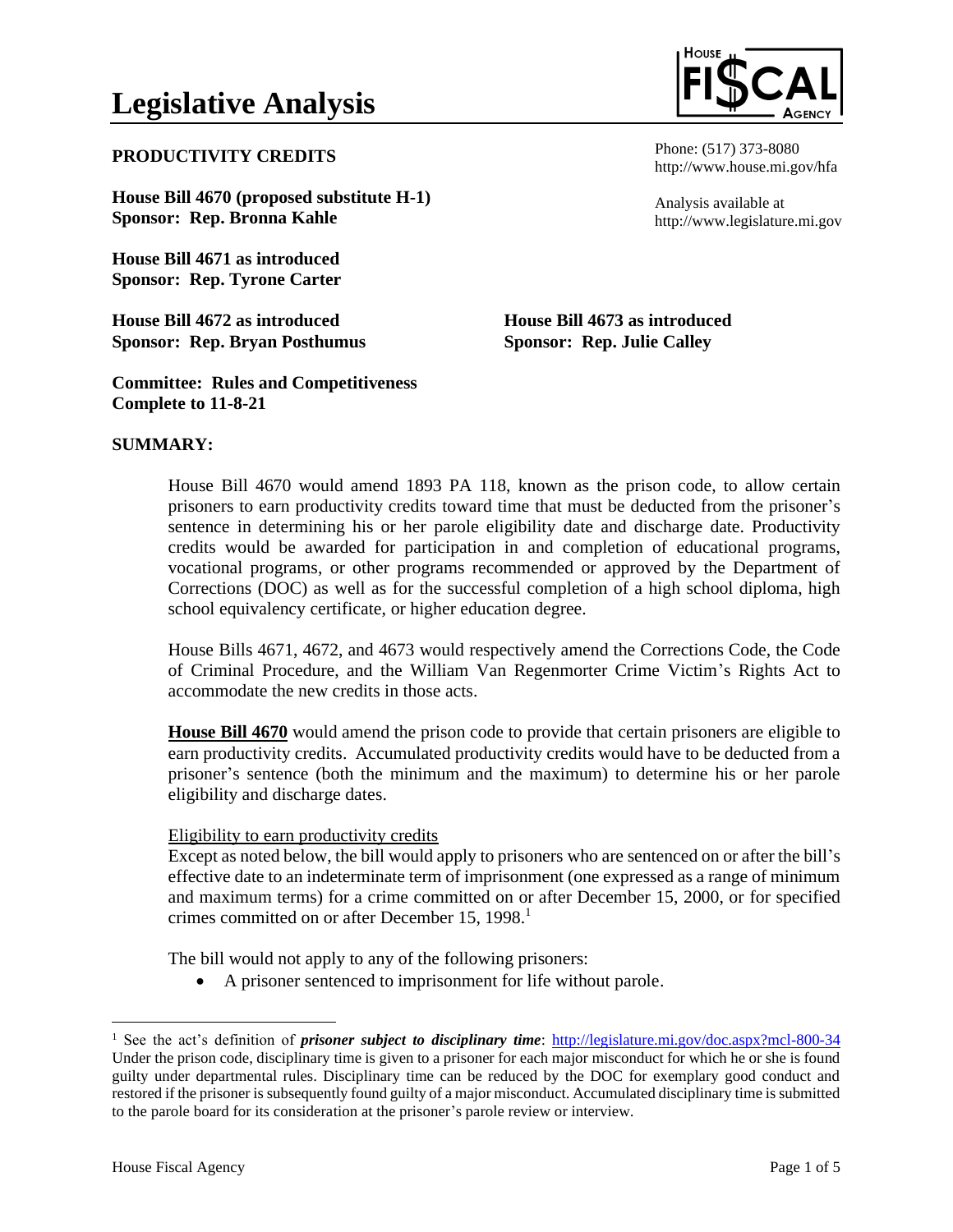- A prisoner sentenced for a conviction under section 316, 317, 462b, 462c, 462d, or  $462e(b)$  of the Michigan Penal Code.<sup>2</sup>
- A prisoner sentenced for a conviction that is a listed offense under the Sex Offenders Registration Act.<sup>3</sup>

# Awarding productivity credits

Under the bill, DOC would have to award productivity credits to a prisoner who is eligible to earn them as follows:

- 20 days of productivity credits for each month the prisoner maintains enrollment in a program recommended by DOC or an educational or vocational program, up to a maximum total of 100 days. (However, DOC could not award a prisoner productivity credits for enrollment during a month in which the prisoner is found guilty of having committed a major misconduct. The credits not awarded could not exceed those that would have been earned for that month.)
- 90 days of productivity credits upon the prisoner's successful completion of a program recommended by DOC or an educational or vocational program that does not result in a high school diploma, high school equivalency certificate, or higher education degree.
- 120 days of productivity credits upon the prisoner's earning a high school diploma, high school equivalency certificate, or higher education degree.

In addition, if research and evidence were to indicate that the program improves rehabilitation, behavioral, or post-release prisoner outcomes, DOC could approve additional programs for a prisoner to earn productivity credits and assign and award those credits as follows:

- 10, 15, or 20 days of productivity credits, as determined by DOC for the applicable program, for each month the prisoner maintains voluntary enrollment in the DOCapproved program, up to a maximum total of 100 days. (However, DOC could not award a prisoner productivity credits for enrollment during a month in which the prisoner is found guilty of having committed a major misconduct. The amount of credits not awarded would be limited to those that would have been earned for the month in which the misconduct occurred.)
- Up to 90 days of productivity credits, as determined by DOC, upon the prisoner's successful completion of the DOC-approved program.

### Further limitations on awarding productivity credits

DOC could not award a prisoner productivity credits for any period during which the prisoner meets either of the following:

- He or she has received a score of very high risk on his or her most recent validated risk and needs assessment.
- He or she is assigned to a housing unit having a security classification of V or VI (as described in section 42 of the prison code).

<sup>&</sup>lt;sup>2</sup> These sections respectively pertain to first degree murder, second degree murder, knowingly obtaining an individual for forced labor or services, knowingly obtaining an individual to hold in debt bondage, knowingly obtaining an individual to be subjected to forced labor or services or debt bondage or knowingly benefiting from participation in a human trafficking enterprise, and obtaining a minor for forced labor or services.

<sup>3</sup> See the definition in <https://www.legislature.mi.gov/documents/mcl/pdf/mcl-28-722.pdf>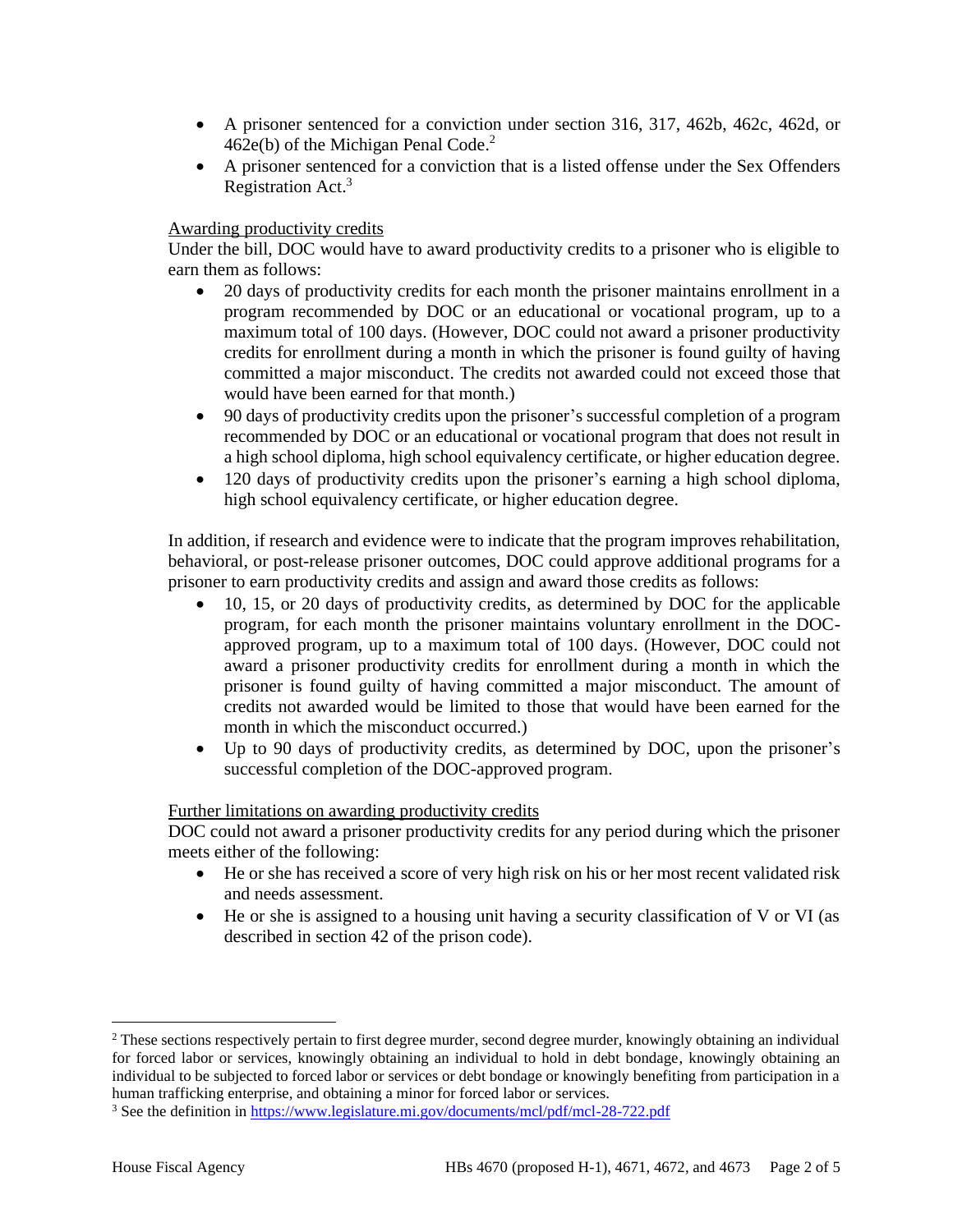DOC also could not award productivity credits in an amount that exceeds either two years or 20% of the prisoner's minimum sentence, whichever is less. (The cap for prisoners with a minimum sentence of 10 years or less would be 20% of the minimum sentence, and the cap for those with a minimum sentence of 10 years or more would be two years.)

### Concurrent and consecutive sentences and commutations

For a prisoner who was sentenced concurrently for separate convictions, the prisoner's productivity credits would be computed on the basis of the longest of the concurrent sentences.

For a prisoner who is serving consecutive sentences for separate convictions, the prisoner's productivity credits would be computed and accumulated on each sentence individually.

The bill would not allow productivity credits for a commuted sentence unless the executive order commuting the sentence stipulated to the credit.

### Rules

DOC would have to promulgate rules prescribing minimum standards for earning productivity credits and the procedure for awarding them.

Proposed MCL 800.33a

**House Bill 4671** would amend the Corrections Code to allow *prisoners subject to disciplinary time* (as defined in the prison code) who are sentenced on or after the bill's effective date to be paroled before they have served their minimum sentence if they have earned productivity credits to allow for a reduction of that minimum. These prisoners also could have their maximum sentences reduced by productivity credits.

A prisoner subject to disciplinary time who was sentenced before the bill's effective date would not be eligible for parole until he or she had served the minimum sentence fixed at sentencing and would not be eligible for a reduction in his or her maximum sentence.

The bill would refer to the latter prisoners (those ineligible for sentence reduction) as "limited prisoners subject to disciplinary time," to distinguish them from those sentenced on or after the effective date of the bill, who as noted are referred to as "prisoners subject to disciplinary time" in the bill.

MCL 791.233 et seq.

**House Bill 4672** would amend the Code of Criminal Procedure to change requirements concerning certain prisoners' eligibility for parole. Currently under the act, a prisoner whose sentence has been enhanced because of three or more prior felony convictions and whose enhanced sentence is for an offense other than a major controlled substance offense $4$  is not eligible for parole until the expiration of either of the following:

• For a prisoner who is not a *prisoner subject to disciplinary time* as defined in the prison  $code<sub>5</sub>$  the minimum term fixed by the sentencing judge—unless the judge or a successor gives written approval for parole at an earlier date allowed by law.

<sup>4</sup> See the act's definition of *major controlled substance offense*:<http://legislature.mi.gov/doc.aspx?mcl-761-2>

<sup>5</sup> Se[e http://legislature.mi.gov/doc.aspx?mcl-800-34](http://legislature.mi.gov/doc.aspx?mcl-800-34)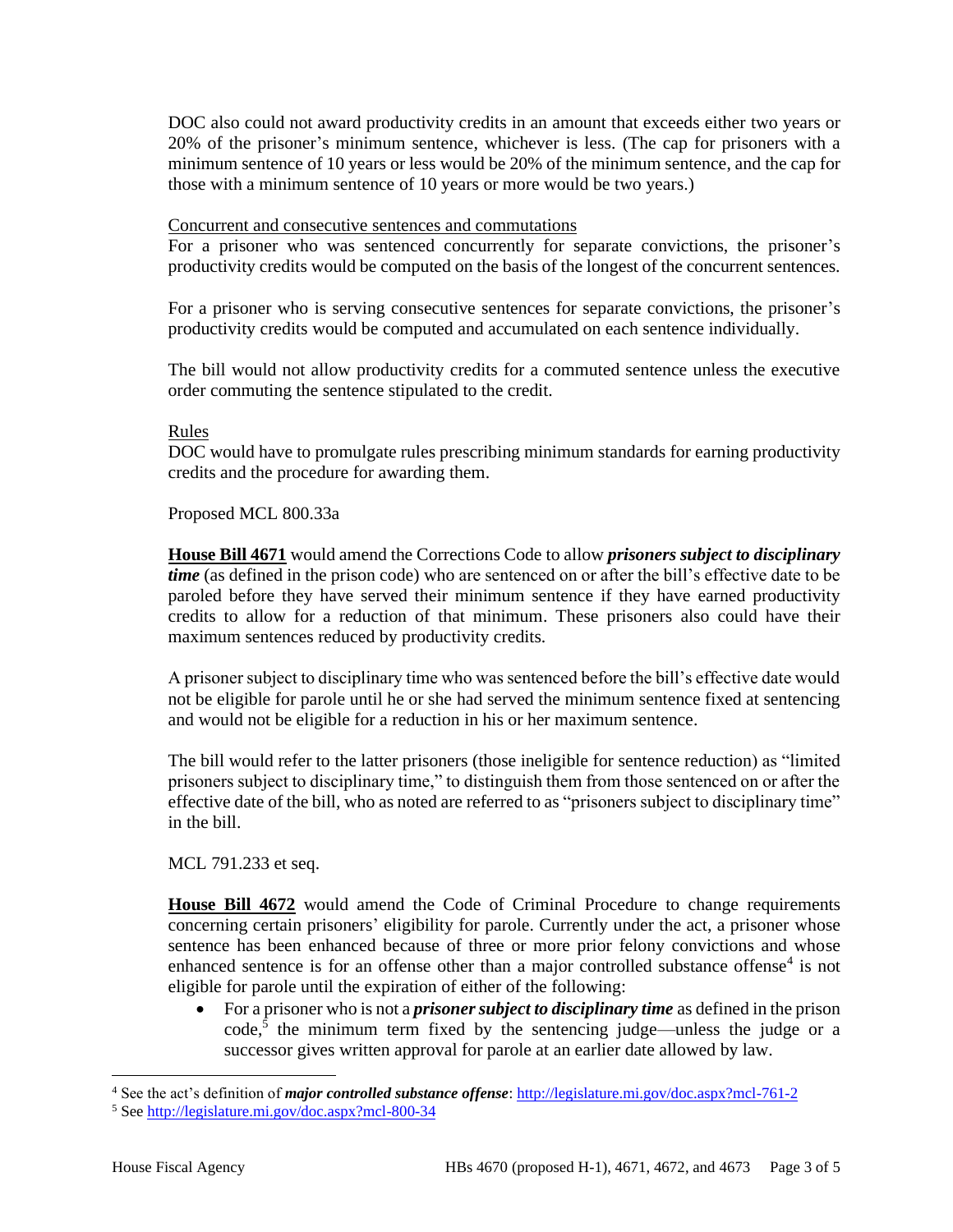• For a prisoner who is a prisoner subject to disciplinary time as defined in the prison code, the minimum term fixed by the sentencing judge.

The bill would amend the above provision so that the second category (prisoners not eligible for parole before serving their minimum sentence) would include only prisoners subject to disciplinary time who were sentenced before the effective date of the bill.

### MCL 769.12

**House Bill 4673** would amend the William Van Regenmorter Crime Victim's Rights Act to require the prosecuting attorney, if requested by the victim of a crime, to give the victim notice as to whether the defendant may be eligible to earn productivity credits under HB 4670 that could reduce a sentence of imprisonment. For a crime committed by a juvenile, the prosecuting attorney, or the court in certain circumstances, would have to give the victim notice, upon request, as to whether the juvenile may be eligible to earn productivity credits under HB 4670 that could reduce a sentence of imprisonment.

This information would be in addition to other notice the victim may now request to receive, such as notice of the offenses for which the defendant was convicted or the juvenile was adjudicated or convicted and notice regarding the victim's right to make an impact statement at sentencing or (for a juvenile) at the disposition hearing.

MCL 780.763 and 780.791

House Bills 4671, 4672, and 4673 are tie-barred to HB 4670, which means that they could not take effect unless HB 4670 were also enacted.

### **FISCAL IMPACT:**

**House Bills 4670 through 4672** would have an indeterminate fiscal impact on the state. Under the bills, prisoners convicted of qualifying offenses who participate in core, educational, vocational, and/or specific behavioral programming during their incarceration would receive productivity credits and bonus productivity credits for program participation and successful completion. It is anticipated that this would result in a reduced prison population and a subsequent savings for the state. The amount of actual savings would depend on a number of factors, including the number of prisoners that participate in programming, the number of prisoners that successfully complete programming, the number of productivity and bonus productivity credits earned, how the number of credits earned affects prisoners' overall lengths of stay, and the number of prisoner beds that ultimately could be closed. It is not possible to estimate these specific figures. Program availability and length of stay would be primary factors in a prisoner's ability to earn productivity and bonus productivity credits.

According to the 2019 Michigan Department of Corrections Statistical Report, roughly 1,400 prisoners received a GED that year and almost 16,000 completed a vocational program or employment readiness certificate. Roughly 60% of the prison population would be eligible for programming based on convictions of qualifying offenses. The average minimum length of stay in prison is 4.2 years. Almost 50% of the current prison population would qualify for the core program completion bonus, and a little over 4% of the current population would qualify